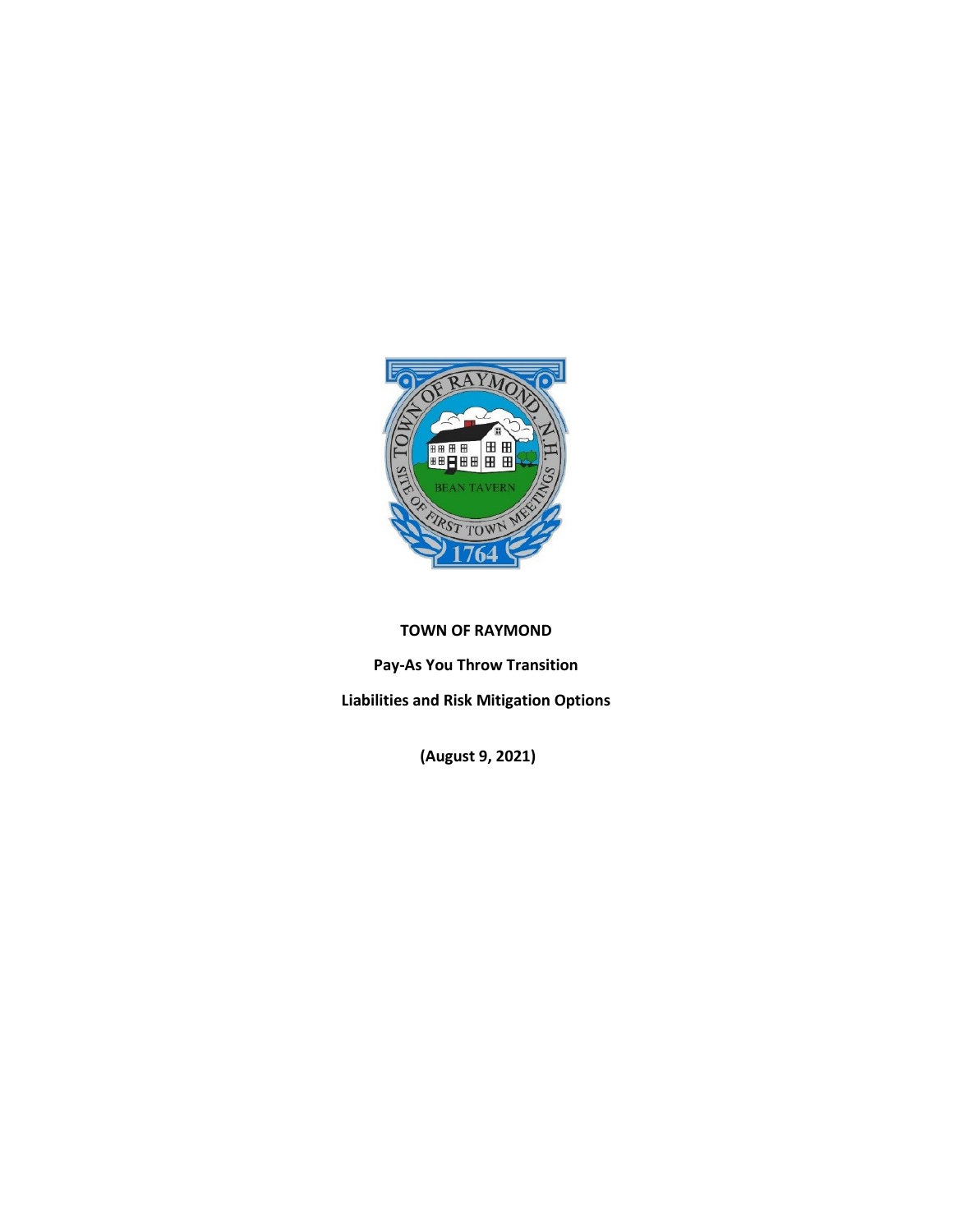## **Pay-As-You Throw (PAYT)Transition Discussion**

This paper discusses some of the basic factors of the PAYT program and how this factors translate into increased liabilities during a transition. Because it is likely some of the strategies put forward could see early migration from the program, this analysis was conducted to capture the potential scope of the liabilities and help shape strategies for consideration.

- 1) On average the cost of the program exceeds annual revenues by 104%-109%; this creates an existing and sustained end of year liability (paid out of Operational Budget) of \$52,000- \$64,0000
- 2) Program Cost are in a basic form derived from three sources:
	- a. Collection (makes of 66%-74% of Program Cost)
		- i. Collection is the largest program cost and is fixed and not impacted by usage
	- b. Disposal (makes up 21%-27% of Program Cost)
		- i. Disposal is the second largest program cost and is directly impacted by usage
	- c. Bag Purchases (makes up 6%-7% of Program Cost)
		- i. Bag Purchase is the least costly and however, consumption (rate of user purchase) are bought on projected average usage and most not likely would not go down consistent with an un-forecasted drop in usage dropped
- 3) However, Revenue is basically sourced from two sources
	- a. Bag Sales (makes up on average 89% of Revenue)
		- i. Directly impacted by usage
	- b. Transfer Station (makes up on average 11% of Revenue)
		- i. Not impacted by usage

**Analysis and Liability Exposure:** There is a significant liability exposure in a transition of PAYT, because the majority of the program cost is associated with the fixed cost of Collection (66%-74%) and this cost exist even if there is a drop off in program users.

**Vignette Model:** Running a model of the liability exposure, it is realistic to assume that a 10% loss in users would translate into an additional program shortfall of 6% (approximately \$43,000).

This is because, although there would most likely be a direct correlation cost reduction in Disposal equal to that of the loss in users, there would also be a direct correlation in a drop in Bag Sale Revenue, which is approximately 89% of the funds needed to pay for the program.

However, because the largest part of the program cost (Collection) would not go down with a drop in users; it is reasonable to project that a 10% loss in users would result in a 10% loss in Bag Revenue but only a 3% reduction in Program Cost. And this model was bulti assuming that Bag Purchase cost would be reduced the same 10%, which is highly unlikely in a short-term program reduction, meaning this liability are most likely higher.

Put it in perspective, when the current program shortfalls are accounted for and added to a 30% in users it is estimated, liabilities could rise to if not exceed a \$200,000 program shortfall.